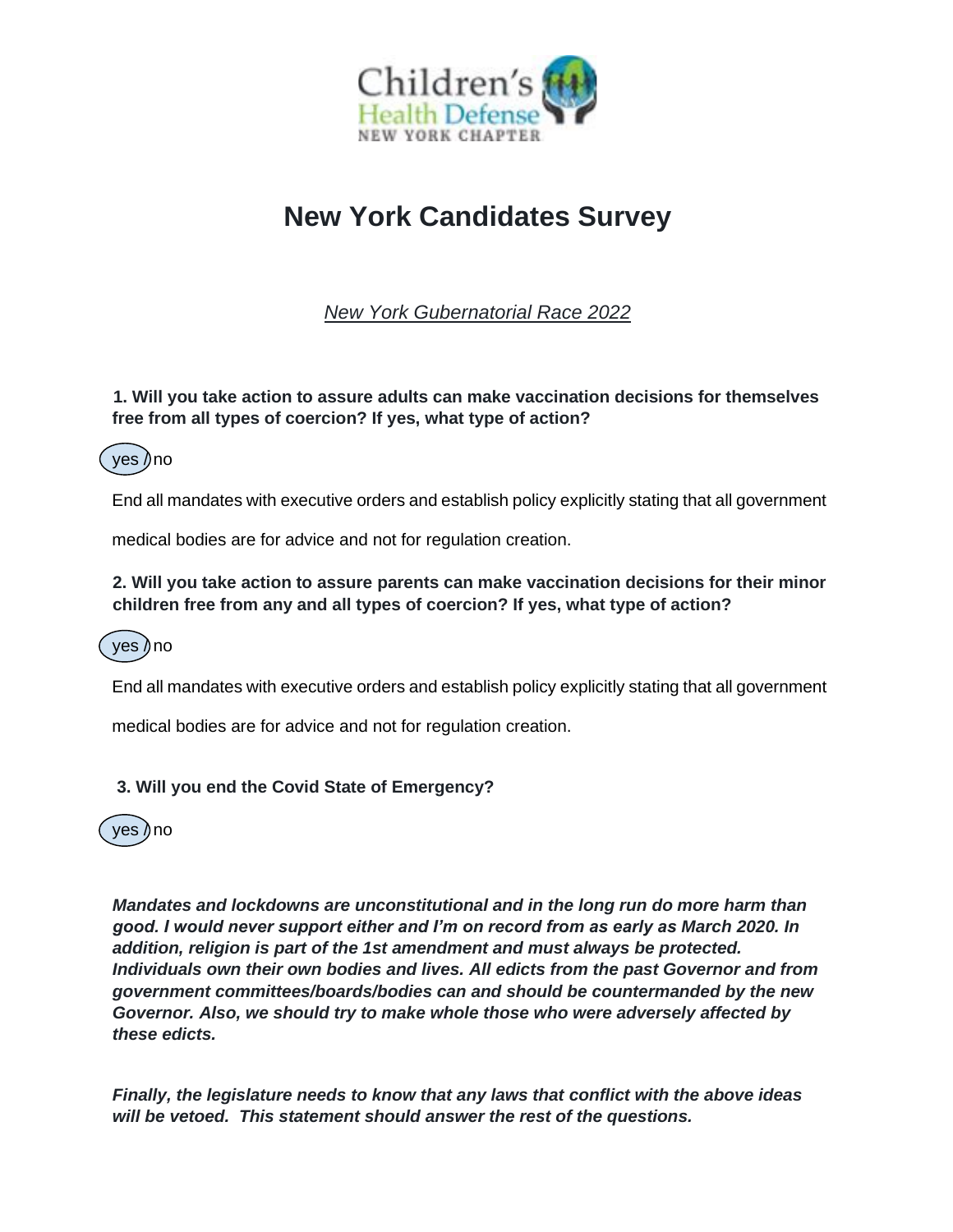**4. Will you take action to assure that applicants for religious exemptions to vaccination do not undergo interrogation, scrutiny or judgment, and are not forced to defend their religious beliefs? If yes, what type of action?** 

\_\_\_\_\_\_\_\_\_\_\_\_\_\_\_\_\_\_\_\_\_\_\_\_\_\_\_\_\_\_\_\_\_\_\_\_\_\_\_\_\_\_\_\_\_\_\_\_\_\_\_\_\_\_\_\_\_\_\_\_\_\_\_\_\_\_\_\_\_\_\_\_\_\_\_

\_\_\_\_\_\_\_\_\_\_\_\_\_\_\_\_\_\_\_\_\_\_\_\_\_\_\_\_\_\_\_\_\_\_\_\_\_\_\_\_\_\_\_\_\_\_\_\_\_\_\_\_\_\_\_\_\_\_\_\_\_\_\_\_\_\_\_\_\_\_\_\_\_\_\_

\_\_\_\_\_\_\_\_\_\_\_\_\_\_\_\_\_\_\_\_\_\_\_\_\_\_\_\_\_\_\_\_\_\_\_\_\_\_\_\_\_\_\_\_\_\_\_\_\_\_\_\_\_\_\_\_\_\_\_\_\_\_\_\_\_\_\_\_\_\_\_\_\_\_\_

\_\_\_\_\_\_\_\_\_\_\_\_\_\_\_\_\_\_\_\_\_\_\_\_\_\_\_\_\_\_\_\_\_\_\_\_\_\_\_\_\_\_\_\_\_\_\_\_\_\_\_\_\_\_\_\_\_\_\_\_\_\_\_\_\_\_\_\_\_\_\_\_\_\_\_

\_\_\_\_\_\_\_\_\_\_\_\_\_\_\_\_\_\_\_\_\_\_\_\_\_\_\_\_\_\_\_\_\_\_\_\_\_\_\_\_\_\_\_\_\_\_\_\_\_\_\_\_\_\_\_\_\_\_\_\_\_\_\_\_\_\_\_\_\_\_\_\_\_\_\_

\_\_\_\_\_\_\_\_\_\_\_\_\_\_\_\_\_\_\_\_\_\_\_\_\_\_\_\_\_\_\_\_\_\_\_\_\_\_\_\_\_\_\_\_\_\_\_\_\_\_\_\_\_\_\_\_\_\_\_\_\_\_\_\_\_\_\_\_\_\_\_\_\_\_\_

yes / no

### **5. Will you oppose and prevent future lockdowns? Why or why not?**

yes / no

## **6. Will you stop employers from demanding access to employees' medical information and requiring medical procedures?**

\_\_\_\_\_\_\_\_\_\_\_\_\_\_\_\_\_\_\_\_\_\_\_\_\_\_\_\_\_\_\_\_\_\_\_\_\_\_\_\_\_\_\_\_\_\_\_\_\_\_\_\_\_\_\_\_\_\_\_\_\_\_\_\_\_\_\_\_\_\_\_\_\_\_\_

\_\_\_\_\_\_\_\_\_\_\_\_\_\_\_\_\_\_\_\_\_\_\_\_\_\_\_\_\_\_\_\_\_\_\_\_\_\_\_\_\_\_\_\_\_\_\_\_\_\_\_\_\_\_\_\_\_\_\_\_\_\_\_\_\_\_\_\_\_\_\_\_\_\_\_

yes / no

**7. Will you take action to end treating people who have had Covid and recovered as if they have no immunity? If yes, what type of action?** 

\_\_\_\_\_\_\_\_\_\_\_\_\_\_\_\_\_\_\_\_\_\_\_\_\_\_\_\_\_\_\_\_\_\_\_\_\_\_\_\_\_\_\_\_\_\_\_\_\_\_\_\_\_\_\_\_\_\_\_\_\_\_\_\_\_\_\_\_\_\_\_\_\_\_\_

\_\_\_\_\_\_\_\_\_\_\_\_\_\_\_\_\_\_\_\_\_\_\_\_\_\_\_\_\_\_\_\_\_\_\_\_\_\_\_\_\_\_\_\_\_\_\_\_\_\_\_\_\_\_\_\_\_\_\_\_\_\_\_\_\_\_\_\_\_\_\_\_\_\_\_

\_\_\_\_\_\_\_\_\_\_\_\_\_\_\_\_\_\_\_\_\_\_\_\_\_\_\_\_\_\_\_\_\_\_\_\_\_\_\_\_\_\_\_\_\_\_\_\_\_\_\_\_\_\_\_\_\_\_\_\_\_\_\_\_\_\_\_\_\_\_\_\_\_\_\_

yes / no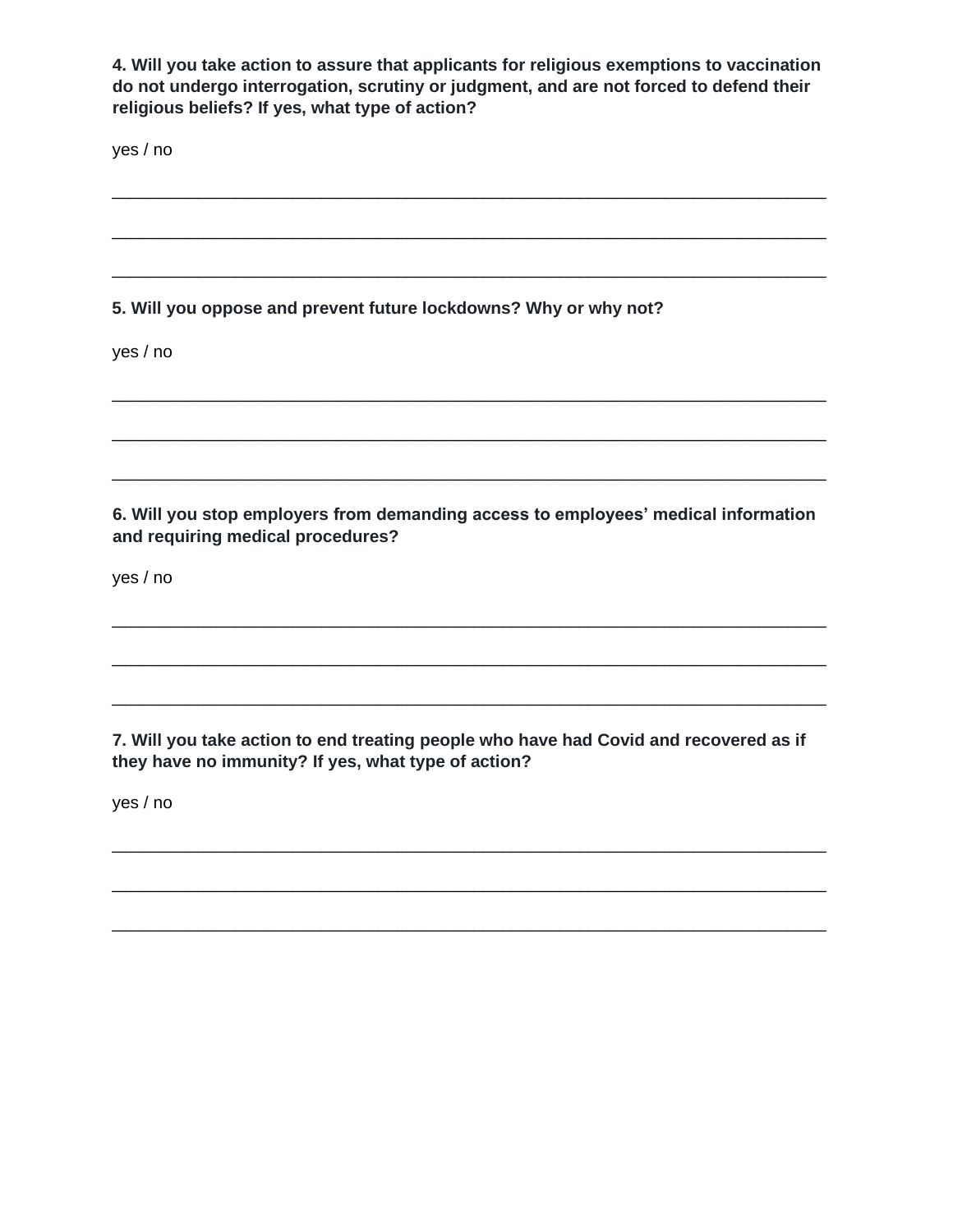**8. Will you reverse Gov. Hochul's emergency order that resulted in the firing of healthcare workers who have not received the Covid injections, and will you allow those workers to return to work?** 

\_\_\_\_\_\_\_\_\_\_\_\_\_\_\_\_\_\_\_\_\_\_\_\_\_\_\_\_\_\_\_\_\_\_\_\_\_\_\_\_\_\_\_\_\_\_\_\_\_\_\_\_\_\_\_\_\_\_\_\_\_\_\_\_\_\_\_\_\_\_\_\_\_\_\_

\_\_\_\_\_\_\_\_\_\_\_\_\_\_\_\_\_\_\_\_\_\_\_\_\_\_\_\_\_\_\_\_\_\_\_\_\_\_\_\_\_\_\_\_\_\_\_\_\_\_\_\_\_\_\_\_\_\_\_\_\_\_\_\_\_\_\_\_\_\_\_\_\_\_\_

\_\_\_\_\_\_\_\_\_\_\_\_\_\_\_\_\_\_\_\_\_\_\_\_\_\_\_\_\_\_\_\_\_\_\_\_\_\_\_\_\_\_\_\_\_\_\_\_\_\_\_\_\_\_\_\_\_\_\_\_\_\_\_\_\_\_\_\_\_\_\_\_\_\_\_

yes / no

**9**. **Will you reverse Mayor Eric Adams's Adam's emergency order that resulted in the firing of municipal workers who have not received the Covid injections, and will you allow those workers to return to their jobs? If yes, please explain how you plan to do this?** 

\_\_\_\_\_\_\_\_\_\_\_\_\_\_\_\_\_\_\_\_\_\_\_\_\_\_\_\_\_\_\_\_\_\_\_\_\_\_\_\_\_\_\_\_\_\_\_\_\_\_\_\_\_\_\_\_\_\_\_\_\_\_\_\_\_\_\_\_\_\_\_\_\_\_\_

\_\_\_\_\_\_\_\_\_\_\_\_\_\_\_\_\_\_\_\_\_\_\_\_\_\_\_\_\_\_\_\_\_\_\_\_\_\_\_\_\_\_\_\_\_\_\_\_\_\_\_\_\_\_\_\_\_\_\_\_\_\_\_\_\_\_\_\_\_\_\_\_\_\_\_

\_\_\_\_\_\_\_\_\_\_\_\_\_\_\_\_\_\_\_\_\_\_\_\_\_\_\_\_\_\_\_\_\_\_\_\_\_\_\_\_\_\_\_\_\_\_\_\_\_\_\_\_\_\_\_\_\_\_\_\_\_\_\_\_\_\_\_\_\_\_\_\_\_\_\_

yes / no

**10. Will you reverse Mayor Eric Adam's emergency order that resulted in the firing of private sector employees who have not received Covid injections, and will you take action to allow those workers to return to work? If yes, please explain how you plan to do this?** 

\_\_\_\_\_\_\_\_\_\_\_\_\_\_\_\_\_\_\_\_\_\_\_\_\_\_\_\_\_\_\_\_\_\_\_\_\_\_\_\_\_\_\_\_\_\_\_\_\_\_\_\_\_\_\_\_\_\_\_\_\_\_\_\_\_\_\_\_\_\_\_\_\_\_\_

\_\_\_\_\_\_\_\_\_\_\_\_\_\_\_\_\_\_\_\_\_\_\_\_\_\_\_\_\_\_\_\_\_\_\_\_\_\_\_\_\_\_\_\_\_\_\_\_\_\_\_\_\_\_\_\_\_\_\_\_\_\_\_\_\_\_\_\_\_\_\_\_\_\_\_

\_\_\_\_\_\_\_\_\_\_\_\_\_\_\_\_\_\_\_\_\_\_\_\_\_\_\_\_\_\_\_\_\_\_\_\_\_\_\_\_\_\_\_\_\_\_\_\_\_\_\_\_\_\_\_\_\_\_\_\_\_\_\_\_\_\_\_\_\_\_\_\_\_\_\_

yes / no

**11. Will you stop school personnel and employers from rejecting student medical exemptions for vaccines written by licensed New York physicians? If yes, what type of action?** 

\_\_\_\_\_\_\_\_\_\_\_\_\_\_\_\_\_\_\_\_\_\_\_\_\_\_\_\_\_\_\_\_\_\_\_\_\_\_\_\_\_\_\_\_\_\_\_\_\_\_\_\_\_\_\_\_\_\_\_\_\_\_\_\_\_\_\_\_\_\_\_\_\_\_\_

\_\_\_\_\_\_\_\_\_\_\_\_\_\_\_\_\_\_\_\_\_\_\_\_\_\_\_\_\_\_\_\_\_\_\_\_\_\_\_\_\_\_\_\_\_\_\_\_\_\_\_\_\_\_\_\_\_\_\_\_\_\_\_\_\_\_\_\_\_\_\_\_\_\_\_

yes / no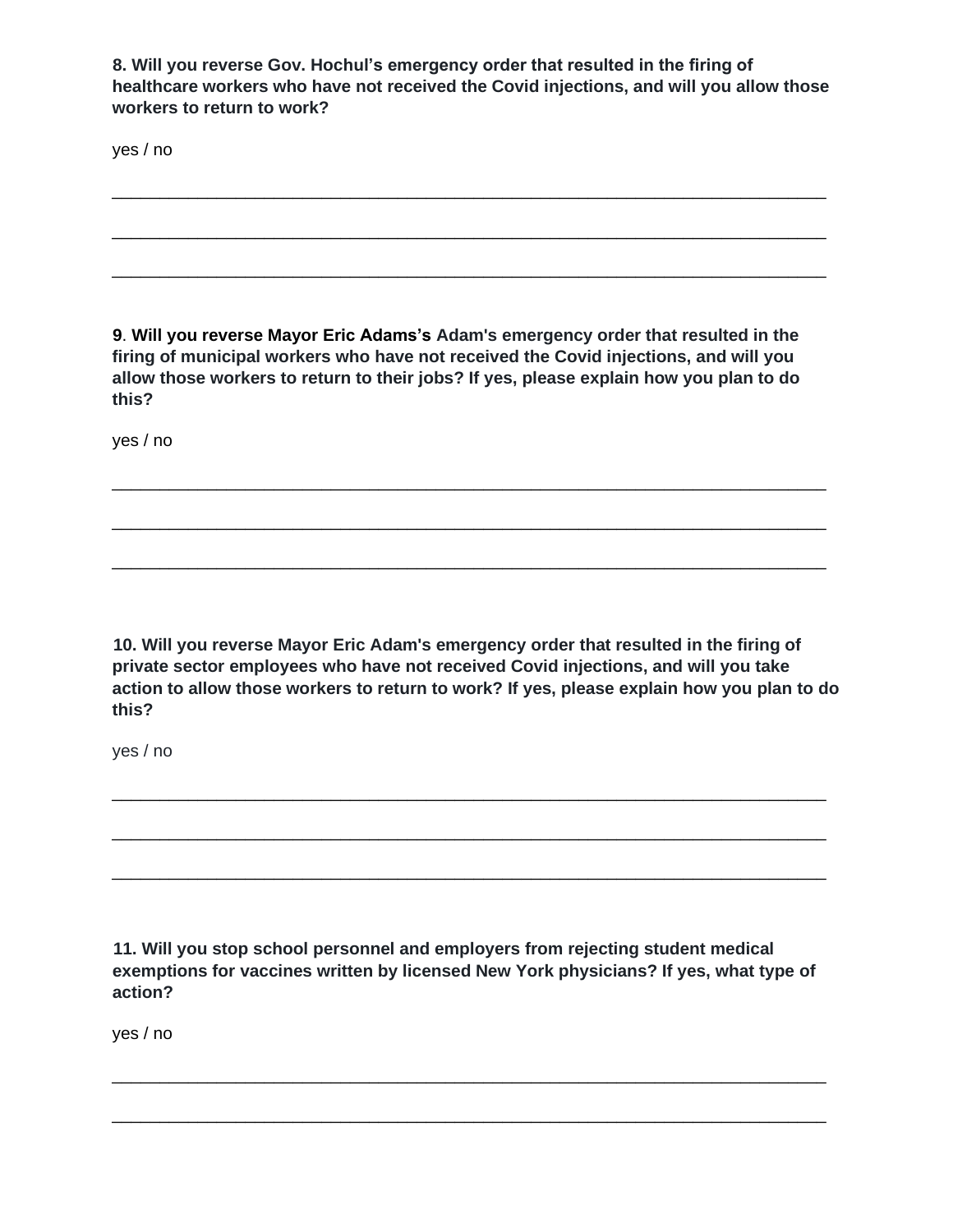**12. Will you take action to return private employees to their jobs who were placed on unpaid leave or fired for declining Covid injections? If so, what type of action?**

yes / no

**13. Will you take action to bring back the religious exemption to vaccination for children to attend school? If yes, what type of action?** 

\_\_\_\_\_\_\_\_\_\_\_\_\_\_\_\_\_\_\_\_\_\_\_\_\_\_\_\_\_\_\_\_\_\_\_\_\_\_\_\_\_\_\_\_\_\_\_\_\_\_\_\_\_\_\_\_\_\_\_\_\_\_\_\_\_\_\_\_\_\_\_\_\_\_\_

\_\_\_\_\_\_\_\_\_\_\_\_\_\_\_\_\_\_\_\_\_\_\_\_\_\_\_\_\_\_\_\_\_\_\_\_\_\_\_\_\_\_\_\_\_\_\_\_\_\_\_\_\_\_\_\_\_\_\_\_\_\_\_\_\_\_\_\_\_\_\_\_\_\_\_

\_\_\_\_\_\_\_\_\_\_\_\_\_\_\_\_\_\_\_\_\_\_\_\_\_\_\_\_\_\_\_\_\_\_\_\_\_\_\_\_\_\_\_\_\_\_\_\_\_\_\_\_\_\_\_\_\_\_\_\_\_\_\_\_\_\_\_\_\_\_\_\_\_\_\_

\_\_\_\_\_\_\_\_\_\_\_\_\_\_\_\_\_\_\_\_\_\_\_\_\_\_\_\_\_\_\_\_\_\_\_\_\_\_\_\_\_\_\_\_\_\_\_\_\_\_\_\_\_\_\_\_\_\_\_\_\_\_\_\_\_\_\_\_\_\_\_\_\_\_\_

\_\_\_\_\_\_\_\_\_\_\_\_\_\_\_\_\_\_\_\_\_\_\_\_\_\_\_\_\_\_\_\_\_\_\_\_\_\_\_\_\_\_\_\_\_\_\_\_\_\_\_\_\_\_\_\_\_\_\_\_\_\_\_\_\_\_\_\_\_\_\_\_\_\_\_

\_\_\_\_\_\_\_\_\_\_\_\_\_\_\_\_\_\_\_\_\_\_\_\_\_\_\_\_\_\_\_\_\_\_\_\_\_\_\_\_\_\_\_\_\_\_\_\_\_\_\_\_\_\_\_\_\_\_\_\_\_\_\_\_\_\_\_\_\_\_\_\_\_\_\_

yes / no

**14. Are you committed to overturning the Covid vaccine mandate to attend CUNY and SUNY schools?** 

\_\_\_\_\_\_\_\_\_\_\_\_\_\_\_\_\_\_\_\_\_\_\_\_\_\_\_\_\_\_\_\_\_\_\_\_\_\_\_\_\_\_\_\_\_\_\_\_\_\_\_\_\_\_\_\_\_\_\_\_\_\_\_\_\_\_\_\_\_\_\_\_\_\_\_

\_\_\_\_\_\_\_\_\_\_\_\_\_\_\_\_\_\_\_\_\_\_\_\_\_\_\_\_\_\_\_\_\_\_\_\_\_\_\_\_\_\_\_\_\_\_\_\_\_\_\_\_\_\_\_\_\_\_\_\_\_\_\_\_\_\_\_\_\_\_\_\_\_\_\_

\_\_\_\_\_\_\_\_\_\_\_\_\_\_\_\_\_\_\_\_\_\_\_\_\_\_\_\_\_\_\_\_\_\_\_\_\_\_\_\_\_\_\_\_\_\_\_\_\_\_\_\_\_\_\_\_\_\_\_\_\_\_\_\_\_\_\_\_\_\_\_\_\_\_\_

yes / no

**15. Do you support the right of all New Yorkers to be able to attend school, work, and access all aspects of society regardless of their vaccination status?** 

\_\_\_\_\_\_\_\_\_\_\_\_\_\_\_\_\_\_\_\_\_\_\_\_\_\_\_\_\_\_\_\_\_\_\_\_\_\_\_\_\_\_\_\_\_\_\_\_\_\_\_\_\_\_\_\_\_\_\_\_\_\_\_\_\_\_\_\_\_\_\_\_\_\_\_

\_\_\_\_\_\_\_\_\_\_\_\_\_\_\_\_\_\_\_\_\_\_\_\_\_\_\_\_\_\_\_\_\_\_\_\_\_\_\_\_\_\_\_\_\_\_\_\_\_\_\_\_\_\_\_\_\_\_\_\_\_\_\_\_\_\_\_\_\_\_\_\_\_\_\_

\_\_\_\_\_\_\_\_\_\_\_\_\_\_\_\_\_\_\_\_\_\_\_\_\_\_\_\_\_\_\_\_\_\_\_\_\_\_\_\_\_\_\_\_\_\_\_\_\_\_\_\_\_\_\_\_\_\_\_\_\_\_\_\_\_\_\_\_\_\_\_\_\_\_\_

yes / no